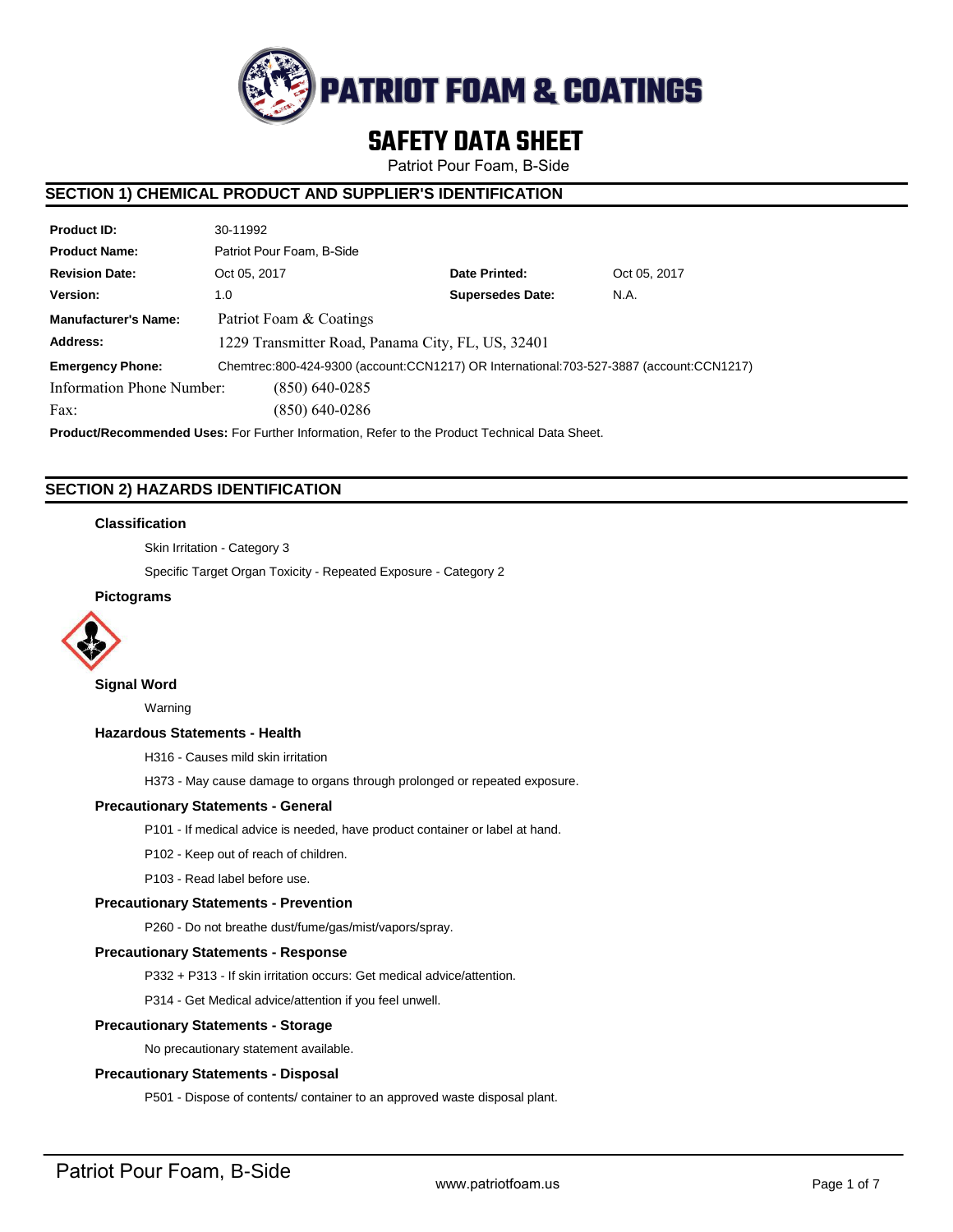# **SECTION 3) COMPOSITION/INFORMATION ON INGREDIENTS**

| <b>CAS</b>   | <b>Chemical Name</b> | % By Weight |
|--------------|----------------------|-------------|
| 0000460-73-1 | <b>HFC-245FA</b>     | 9% - 17%    |
| 0000111-46-6 | DIETHYLENE GLYCOL    | $4\% - 7\%$ |
| 0000156-60-5 | 1.2-DICHLOROETHYLENE | $2\% - 5\%$ |
| 0000107-21-1 | ETHYLENE GLYCOL      | Trace       |

Specific chemical identity and/or exact percentage (concentration) of the composition has been withheld to protect confidentiality.

# **SECTION 4) FIRST-AID MEASURES**

#### **Inhalation**

Remove source of exposure or move person to fresh air and keep comfortable for breathing. If experiencing respiratory symptoms: Call a POISON CENTER/doctor. If breathing is difficult, trained personnel should administer emergency oxygen if advised to do so by the POISON CENTER/doctor.

If exposed/feel unwell/concerned: Call a POISON CENTER/doctor.

#### **Skin Contact**

Take off contaminated clothing, shoes and leather goods (e.g. watchbands, belts). Gently blot or brush away excess product. Wash with plenty of lukewarm, gently flowing water for a duration of 15-20 minutes. If skin irritation or rash occurs: Get medical advice/attention. Wash contaminated clothing before re-use or discard.

IF exposed or concerned: Get medical advice/attention.

#### **Eye Contact**

Avoid direct contact. Wear chemical protective gloves, if necessary.

Rinse eyes cautiously with lukewarm, gently flowing water for several minutes, while holding the eyelids open. Remove contact lenses, if present and easy to do. Continue rinsing for 15-20 minutes. Take care not to rinse contaminated water into the unaffected eye or onto the face. If eye irritation persists: Get medical advice/attention.

#### **Ingestion**

Rinse mouth. Do NOT induce vomiting. Immediately call a POISON CENTER/doctor. If vomiting occurs naturally, lie on your side, in the recovery position.

IF exposed or concerned: Get medical advice/attention.

# **SECTION 5) FIRE-FIGHTING MEASURES**

#### **Suitable Extinguishing Media**

Dry chemical, foam, carbon dioxide is recommended. Water spray is recommended to cool or protect exposed materials or structures. Carbon dioxide can displace oxygen. Use caution when applying carbon dioxide in confined spaces. Simultaneous use of foam and water on the same surface is to be avoided as water destroys the foam. Sand or earth may be used for small fires only.

#### **Specific Hazards in Case of Fire**

Heated containers may build up pressure and rupture violently. Therefore, use cold water to cool fire-exposed containers.

#### **Fire-fighting Procedures**

Isolate immediate hazard area and keep unauthorized personnel out. Stop spill/release if it can be done safely. Move undamaged containers from immediate hazard area if it can be done safely. Water spray may be useful in minimizing or dispersing vapors and to protect personnel. Water may be ineffective but can be used to cool containers exposed to heat or flame. Caution should be exercised when using water or foam as frothing may occur, especially if sprayed into containers of hot, burning liquid.

Dispose of fire debris and contaminated extinguishing water in accordance with official regulations.

#### **Special Protective Actions**

Wear NIOSH approved self-contained breathing apparatus in positive pressure mode with full-face piece. Boots, gloves (neoprene), googles, and full protective clothing are also required.

Care should always be exercised in dust/mist areas.

# **SECTION 6) ACCIDENTAL RELEASE MEASURES**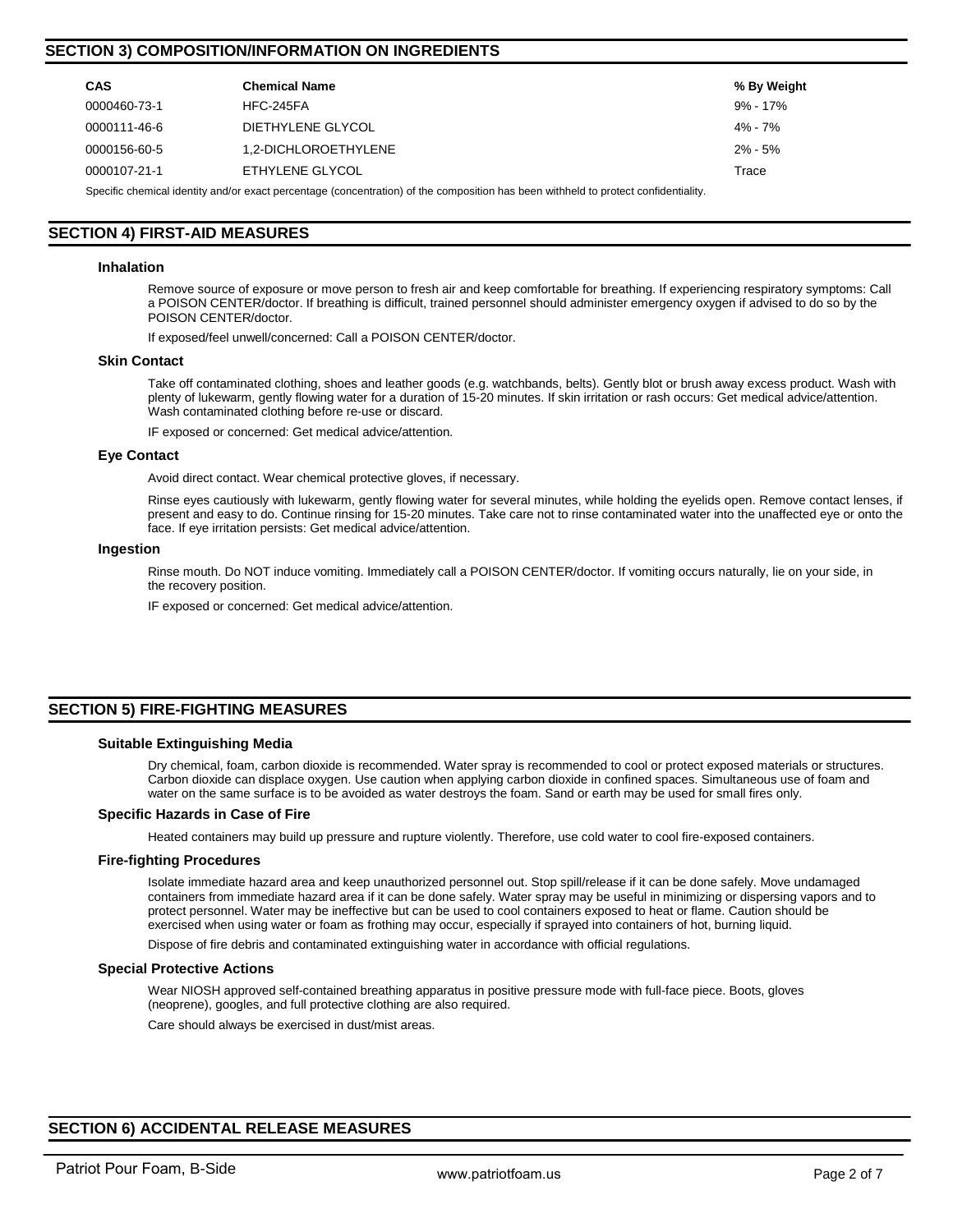### **Emergency Procedure**

ELIMINATE all ignition sources (no smoking, flares, sparks or flames in immediate area). Do not touch or walk through spilled material. Isolate hazard area and keep unnecessary people away. Remove all possible sources of ignition in the surrounding area. Notify authorities if any exposure to the general public or the environment occurs or is likely to occur. If spilled material is cleaned up using a regulated solvent, the resulting waste mixture may be regulated.

#### **Recommended Equipment**

Appropriate dust or face mask to eliminate breathing foam dust particulates.

#### **Personal Precautions**

Avoid breathing vapors. Avoid contact with skin, eyes or clothing. Do not touch damaged containers or spilled materials unless wearing appropriate protective clothing.

#### **Environmental Precautions**

Stop spill/release if it can be done safely. Prevent spilled material from entering sewers, storm drains, other unauthorized drainage systems and natural waterways by using sand, earth, or other appropriate barriers.

#### **Methods and Materials for Containment and Cleaning up**

Contain and absorb large spillages onto an inert, non-flammable adsorbent carrier (such as earth or sand). Shovel into open-top drums or plastic bags for further decontamination, if necessary. Wash the spillage area clean with liquid decontaminate. Remove and properly dispose of residues. Notify applicable government authorities if release is reportable.

# **SECTION 7) HANDLING AND STORAGE**

#### **General**

Wash hands after use. Do not get in eyes, on skin or on clothing. Do not breathe vapors or mists. Use good personal hygiene practices. Eating, drinking and smoking in work areas is prohibited. Remove contaminated clothing and protective equipment before entering eating areas.

#### **Ventilation Requirements**

Use only with adequate ventilation to control air contaminants to their exposure limits. The use of local ventilation is recommended to control emissions near the source.

#### **Storage Room Requirements**

Keep container(s) tightly closed and properly labeled. Store in cool, dry, well-ventilated areas away from heat, direct sunlight, strong oxidizers and any incompatibilities. Store in approved containers and protect against physical damage. Keep containers securely sealed when not in use. Indoor storage should meet OSHA standards and appropriate fire codes. Containers that have been opened must be carefully resealed to prevent leakage. Empty container retain residue and may be dangerous. Use non-sparking ventilation systems, approved explosion-proof equipment and intrinsically safe electrical systems in areas where this product is used and stored.

Ground and bond containers and receiving equipment. Avoid static electricity by grounding.

Do not cut, drill, grind, weld, or perform similar operations on or near containers. Do not pressurize containers to empty them. Ground all structures, transfer containers and equipment to conform to the national electrical code. Use procedures that prevent static electrical sparks. Static electricity may accumulate and create a fire hazard.

Ideal storage temperature is 50-75°F.

# **SECTION 8) EXPOSURE CONTROLS/PERSONAL PROTECTION**

# **Eye Protection**

Wear eye protection with side shields or goggles. Wear indirect-vent, impact and splash resistant goggles when working with liquids. If additional protection is needed for entire face, use in combination with a face shield.

### **Skin Protection**

Use of gloves approved to relevant standards made from the following materials may provide suitable chemical protection: PVC, neoprene or nitrile rubber gloves. Suitability and durability of a glove is dependent on usage, e.g. frequency and duration of contact, chemical resistance of glove material, glove thickness, dexterity. Always seek advice from glove suppliers. Contaminated gloves should be replaced. Use of an apron and over- boots of chemically impervious materials such as neoprene or nitrile rubber is recommended to avoid skin sensitization. The type of protective equipment must be selected according to the concentration and amount of the dangerous substance at the specific workplace. Launder soiled clothes or properly disposed of contaminated material, which cannot be decontaminated.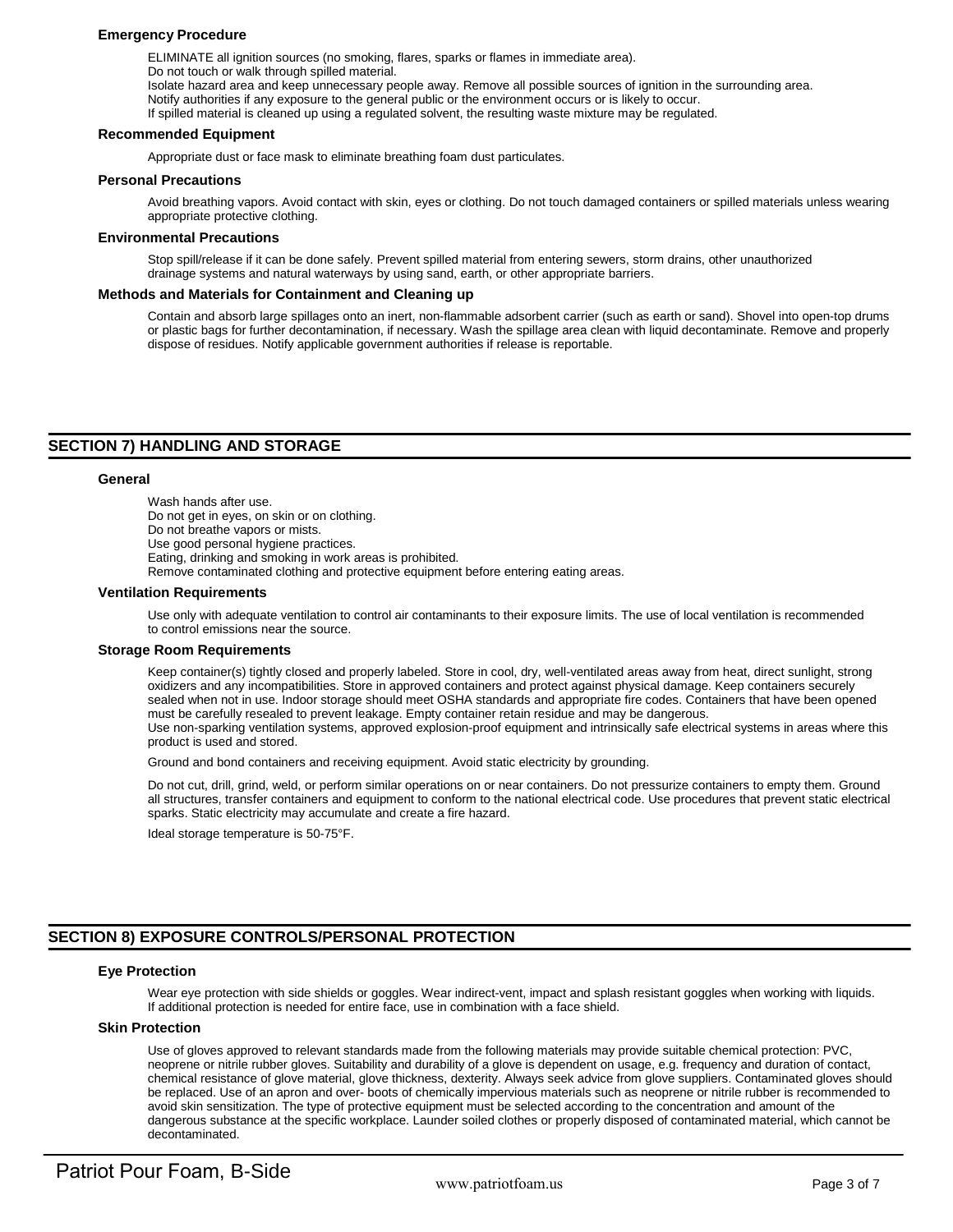Depending on conditions of use, additional protection may be required such as apron, arm covers, or full body suit. Wash contaminated clothing before re-wearing.

# **Respiratory Protection**

If airborne concentrations exceed or are expected to exceed the TLV, use MSHA/NIOSH approved positive pressure supplied pressure supplied air respiratory with a full face piece or an air supplied hood. For emergencies, use a positive pressure self-contained breathing apparatus.

# **Appropriate Engineering Controls**

Provide exhaust ventilation or other engineering controls to keep the airborne concentrations of vapors below their respective threshold limit value.

| <b>Chemical Name</b>      | <b>OSHA</b><br>TWA | <b>OSHA</b><br>TWA | <b>OSHA</b><br><b>STEL</b> | <b>OSHA</b><br><b>STEL</b> | <b>OSHA</b><br>Tables (Z1 | <b>OSHA</b>             | <b>OSHA</b><br>Skin | <b>NIOSH</b><br>TWA | <b>NIOSH</b><br>TWA | <b>NIOSH</b><br><b>STEL</b> | <b>NIOSH</b><br><b>STEL</b> | <b>NIOSH</b> |
|---------------------------|--------------------|--------------------|----------------------------|----------------------------|---------------------------|-------------------------|---------------------|---------------------|---------------------|-----------------------------|-----------------------------|--------------|
|                           | (ppm)              | (mg/m3)            | (ppm)                      | (mg/m3)                    | Z2, Z3                    | Carcinogen <sup>1</sup> | designation         | (ppm)               | (mg/m3)             | (ppm)                       | (mg/m3)                     | Carcinogen   |
| $1,2-$<br>DICHLOROETHYLEN |                    |                    |                            |                            |                           |                         |                     |                     |                     |                             |                             |              |
| ETHYLENE GLYCOL           |                    |                    |                            |                            |                           |                         |                     |                     |                     |                             |                             |              |
| HFC-245FA                 |                    | 2.5                |                            |                            |                           |                         |                     |                     |                     |                             |                             |              |

| Chemical Name                         | <b>ACGIH</b><br>TWA | <b>ACGIH</b><br><b>TWA</b> | <b>ACGIH</b><br><b>STEL</b> | <b>ACGIH</b><br><b>STEL</b> |
|---------------------------------------|---------------------|----------------------------|-----------------------------|-----------------------------|
|                                       | (ppm)               | (mq/m3)                    | (ppm)                       | (mq/m3)                     |
| $1,2-$<br><b>DICHLOROETHYLEN</b><br>E | 200                 | 793                        |                             |                             |
| ETHYLENE GLYCOL                       |                     |                            |                             | C 100                       |
| HFC-245FA                             |                     | 2.5                        |                             |                             |

(C) - Ceiling limit

# **SECTION 9) PHYSICAL AND CHEMICAL PROPERTIES**

# **Physical and Chemical Properties**

| Density                      | 10.14 lb/gal       |  |  |  |  |
|------------------------------|--------------------|--|--|--|--|
| Specific Gravity             | 1.22               |  |  |  |  |
| <b>VOC Regulatory</b>        | $0.00$ lb/gal      |  |  |  |  |
| VOC Part A & B Combined      | N.A.               |  |  |  |  |
| Appearance                   | Light brown liquid |  |  |  |  |
| Odor Threshold               | N.A.               |  |  |  |  |
| <b>Odor Description</b>      | Slight ethereal    |  |  |  |  |
| pH                           | N.A.               |  |  |  |  |
| <b>Water Solubility</b>      | N.A.               |  |  |  |  |
| Flammability                 | N/A                |  |  |  |  |
| Flash Point Symbol           | N.A.               |  |  |  |  |
| Flash Point                  | 149 °C             |  |  |  |  |
| Viscosity                    | N.A.               |  |  |  |  |
| Lower Explosion Level        | N.A.               |  |  |  |  |
| <b>Upper Explosion Level</b> | N.A.               |  |  |  |  |
| Vapor Pressure               | N.A.               |  |  |  |  |
| Vapor Density                | Heavier than air   |  |  |  |  |
| <b>Freezing Point</b>        | N.A.               |  |  |  |  |
| <b>Melting Point</b>         | N.A.               |  |  |  |  |
| Low Boiling Point            | 15 °C              |  |  |  |  |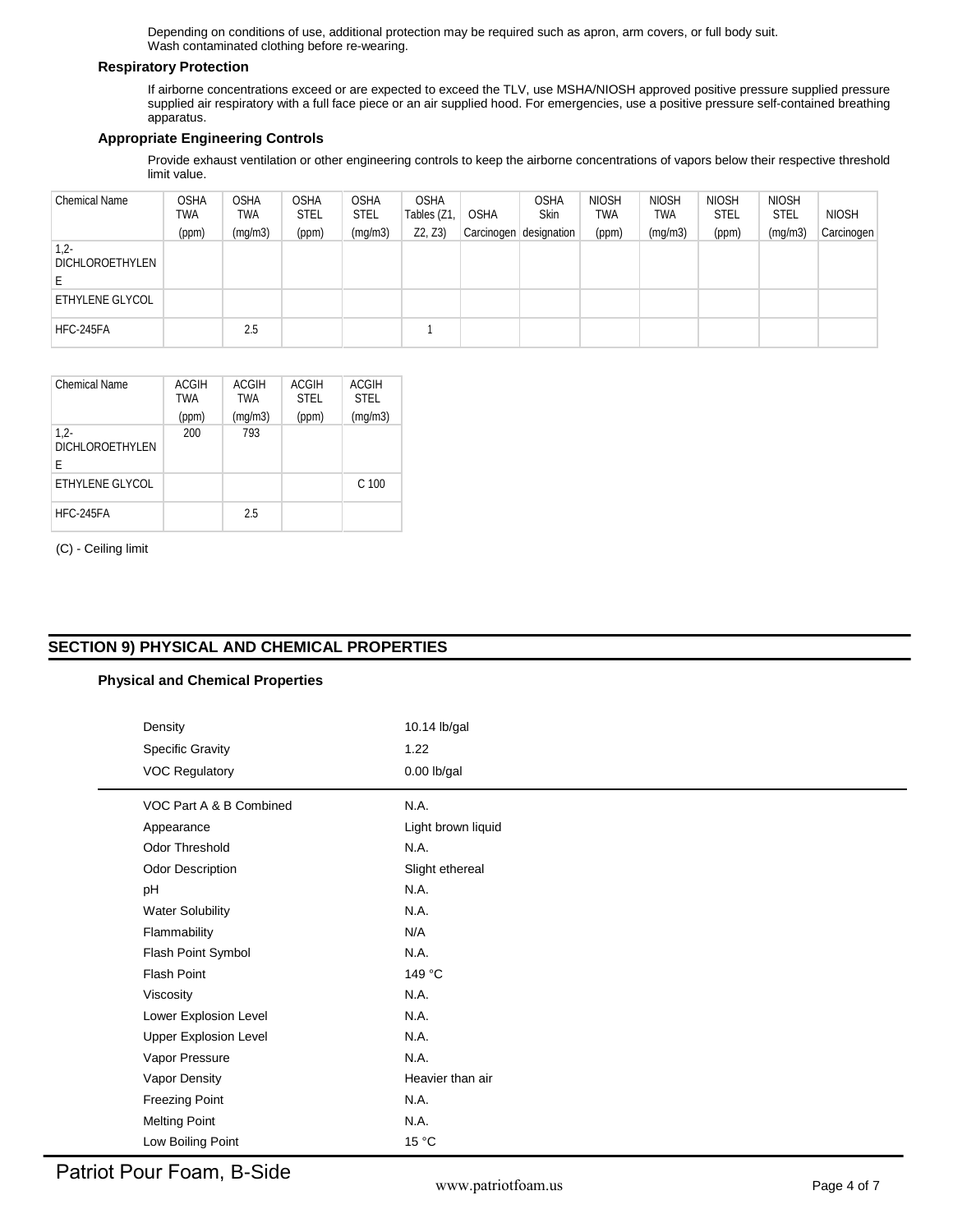High Boiling Point N.A. Auto Ignition Temp N.A. Decomposition Pt N.A. Evaporation Rate Slower than ether Coefficient Water/Oil N.A.

# **SECTION 10) STABILITY AND REACTIVITY**

# **Stability**

Material is stable at standard temperature and pressure.

### **Conditions to Avoid**

Avoid high temperatures, heated material will build pressure and may rupture the container violently.

### **Hazardous Reactions/Polymerization**

Will not occur.

# **Incompatible Materials**

Strong mineral acids and strong alkalis will seriously degrade material. Heat may be involved.

#### **Hazardous Decomposition Products**

Highly unlikely under normal industrial use. Under extreme heat and fire, carbon monoxide, carbon dioxide.

# **SECTION 11) TOXICOLOGICAL INFORMATION**

## **Acute Toxicity**

No data available

# **Aspiration Hazard**

No data available

# **Carcinogenicity**

No data available

# **Germ Cell Mutagenicity**

No data available

**Reproductive Toxicity**

No data available

### **Respiratory/Skin Sensitization**

No data available

### **Serious Eye Damage/Irritation**

No data available

# **Skin Corrosion/Irritation**

Causes mild skin irritation

# **Specific Target Organ Toxicity - Repeated Exposure**

May cause damage to organs through prolonged or repeated exposure.

### **Specific Target Organ Toxicity - Single Exposure**

No data available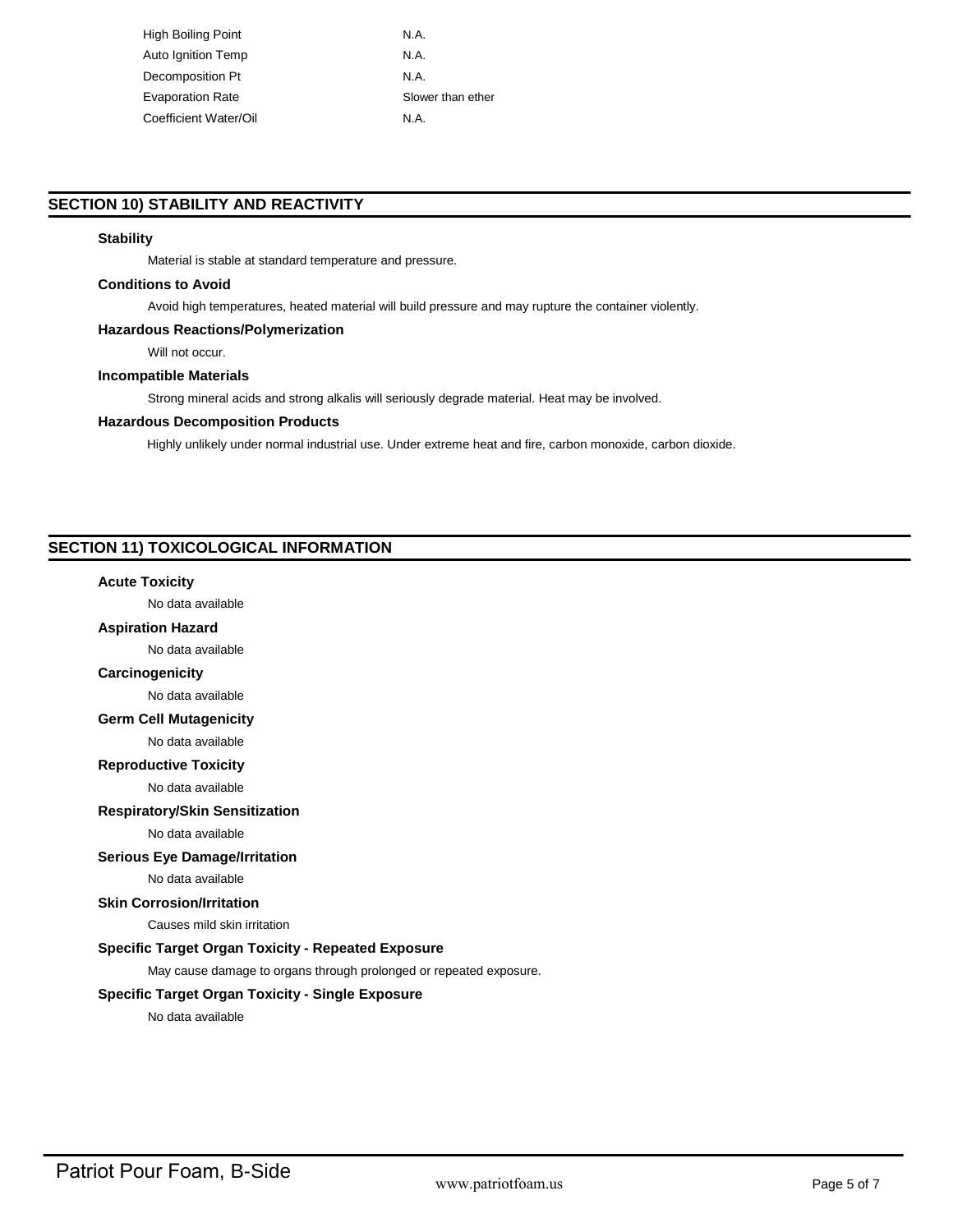LD50 (oral, rat): 5.89 g/kg; 8.54 g/kg; 13.0 g/kg (5) LD50 (oral, mouse): 7.5 g/kg; 15.28 g/kg (5,6) LD50 (oral, guinea pig): 6.6 g/kg; 11.0 g/kg (5) LD50 (oral, rabbit): 5.0 g/kg (5) LD50 (dermal, rabbit): 9.5 g/kg (6)

# **SECTION 12) ECOLOGICAL INFORMATION**

# **Toxicity**

No data available.

No data available

### **Persistence and Degradability**

No data available.

### **Bioaccumulative Potential**

No data available.

## **Mobility in Soil**

No data available.

# **Other Adverse Effects**

No data available.

# **SECTION 13) DISPOSAL CONSIDERATIONS**

# **Waste Disposal**

Under RCRA, it is the responsibility of the user of the product, to determine a the time of disposal whether the product meets RCRA criteria for hazardous waste. Waste management should be in full compliance with federal, state, and local laws.

Empty containers retain product residue which may exhibit hazards of material, therefore do not pressurize, cut, glaze, weld or use for any other purposes. Return drums to reclamation centers for proper cleaning and reuse.

# **SECTION 14) TRANSPORT INFORMATION**

**U.S. DOT Information**

# Not regulated.

**IMDG Information**

Not regulated.

## **IATA Information**

Not regulated.

# **SECTION 15) REGULATORY INFORMATION**